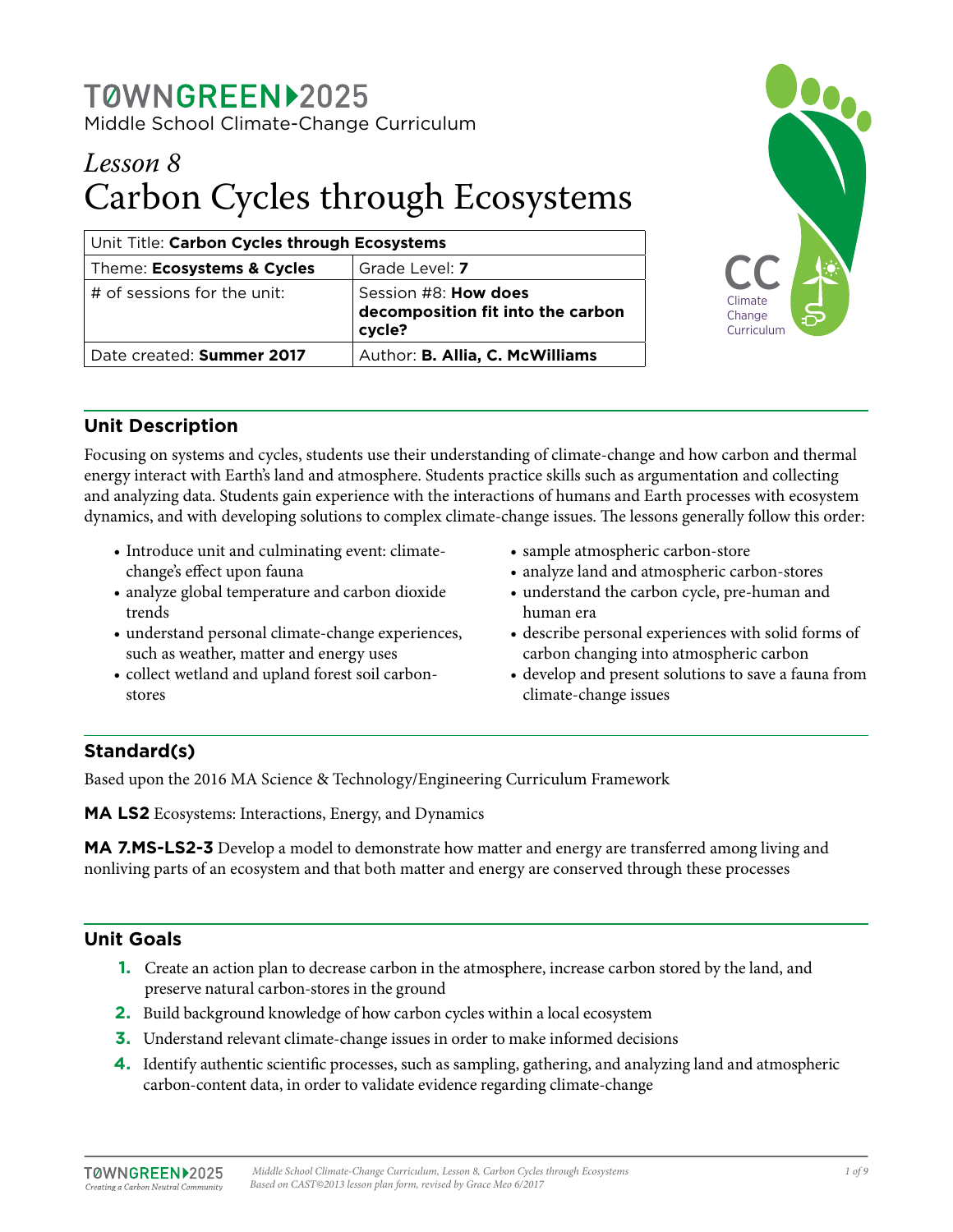## **Unit Objectives**

#### ■**Students will be able to**

**understand that:** 

- **1.** Carbon cycles through the atmosphere and land
- **2.** Human activities increases atmospheric carbon by burning fossil fuel
- **3.** Atmospheric carbon is a "greenhouse gas"
- **4.** Greenhouse gases increase global temperatures
- **5.** Wetlands and uplands store different amounts of carbon above and below ground

**and to:**

- **1.** Sample, collect, and analyze primary-source data
- **2.** Collect and analyze secondary data as a means to validate causes of climate change

#### **Lesson Objectives**

Identify the process in which consumers emit carbon to the atmosphere, through decomposition

### **Note any potential barriers to the lesson — consider variability**

#### ■**Student challenges**

• Through 7th grade, students begin a process of moving from a more concrete to an abstract perspective. For some students, this presents a developmental challenge since the carbon cycle is not directly observable or experienced.

#### ■**Student Mitigating Factors**

- Students draw concept drawings to make the invisible carbon cycle more concrete
- Students use tactile strategies to make the abstract carbon cycle more concrete

#### ■**Teacher challenges**

• Student access to websites

#### **Evaluation/Assessment**

**(directly linked to the goals, i.e., Formative/Ongoing Assessment or Summative/End of Lesson Assessment)**

#### ■**Formative teacher check-in during small group jigsaw presentation, these understandings:**

- **1.** Soil microorganisms emit carbon dioxide into the environment.
- **2.** Correlation that the increased soil exposure results in an increase of microorganisms and carbon dioxide emissions.
- **3.** Soil microorganisms play a role in the carbon cycle.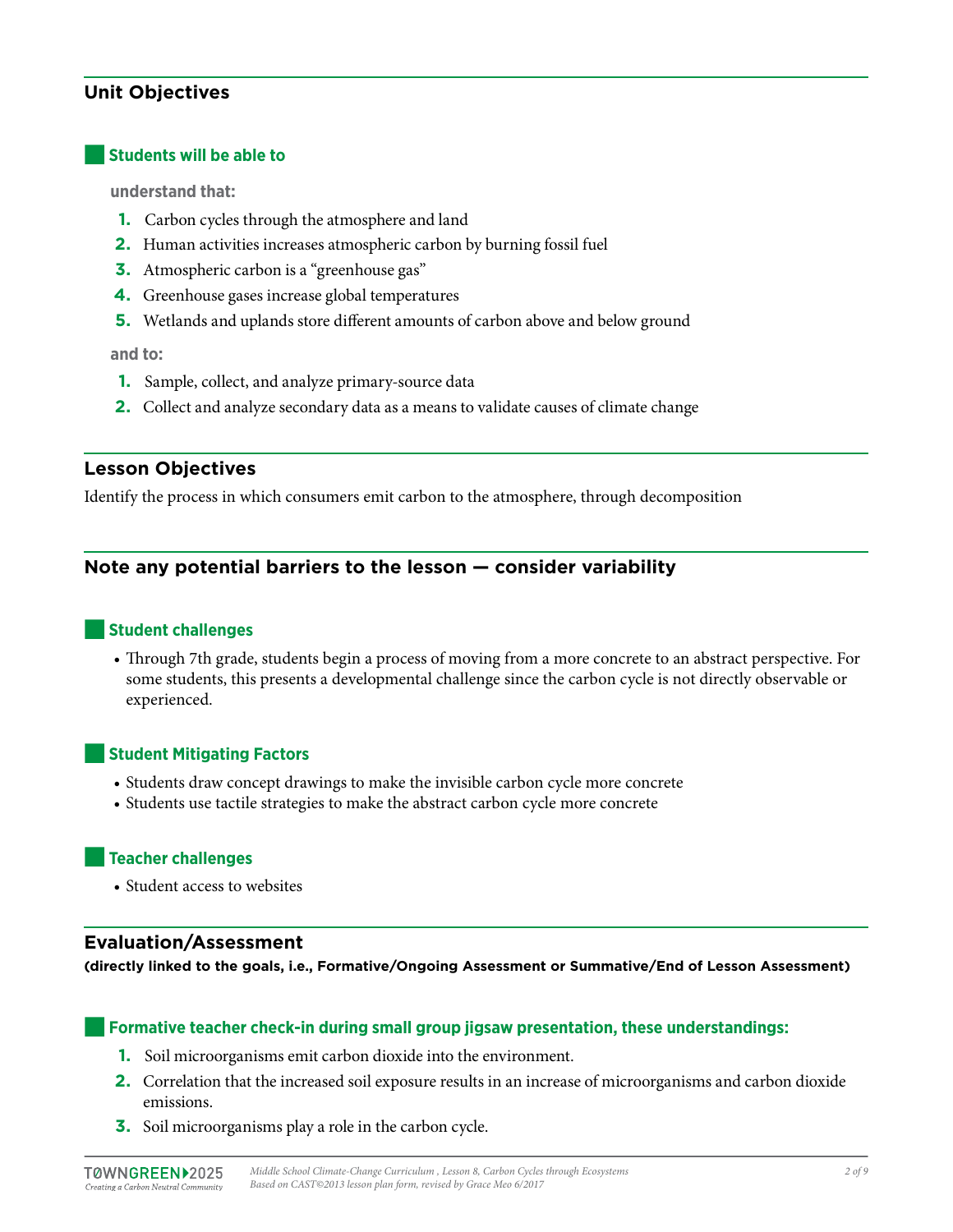#### **Formative Homework Assignments:**

- **1.** Video students take guided notes while watching "Soil Solutions to to carbon problems," a 4-minute video *<https://www.youtube.com/watch?v=NxqBzrx9yIE>*
- **2.** Actively learn "Consumers & Decomposers" *[www.activelylearn.com](http://www.activelylearn.com)* (free subscription) Active reading assignment with aligned questions

### ■**Vocabulary**

- respiration
- photosynthesis
- emissions
- sink
- carbon atom
- atmospheric carbon
- particle
- greenhouse gas
- methane gas

#### **Differentiated Vocabulary Ideas**

- **1.** word wall
- **2.** word splash
- **3.** common prefixes and suffixes
- **4.** content vocabulary roundtable
- **5.** flashcards

*NOTE: Consider the [UDL Guidelines](http://bit.ly/1d5bjtS) in selecting methods and materials to ensure that you provide options for engagement, representation, and action and expression.*

#### **Methods**

**(e.g., Anticipatory Set, Introduce and Model New Knowledge, Provide Guided Practice, Provide Independent Practice)**



#### ■**Hook: Show students this picture and pose the question**

What happened in the Amazon between 1986 to 2016? (answer = deforestation)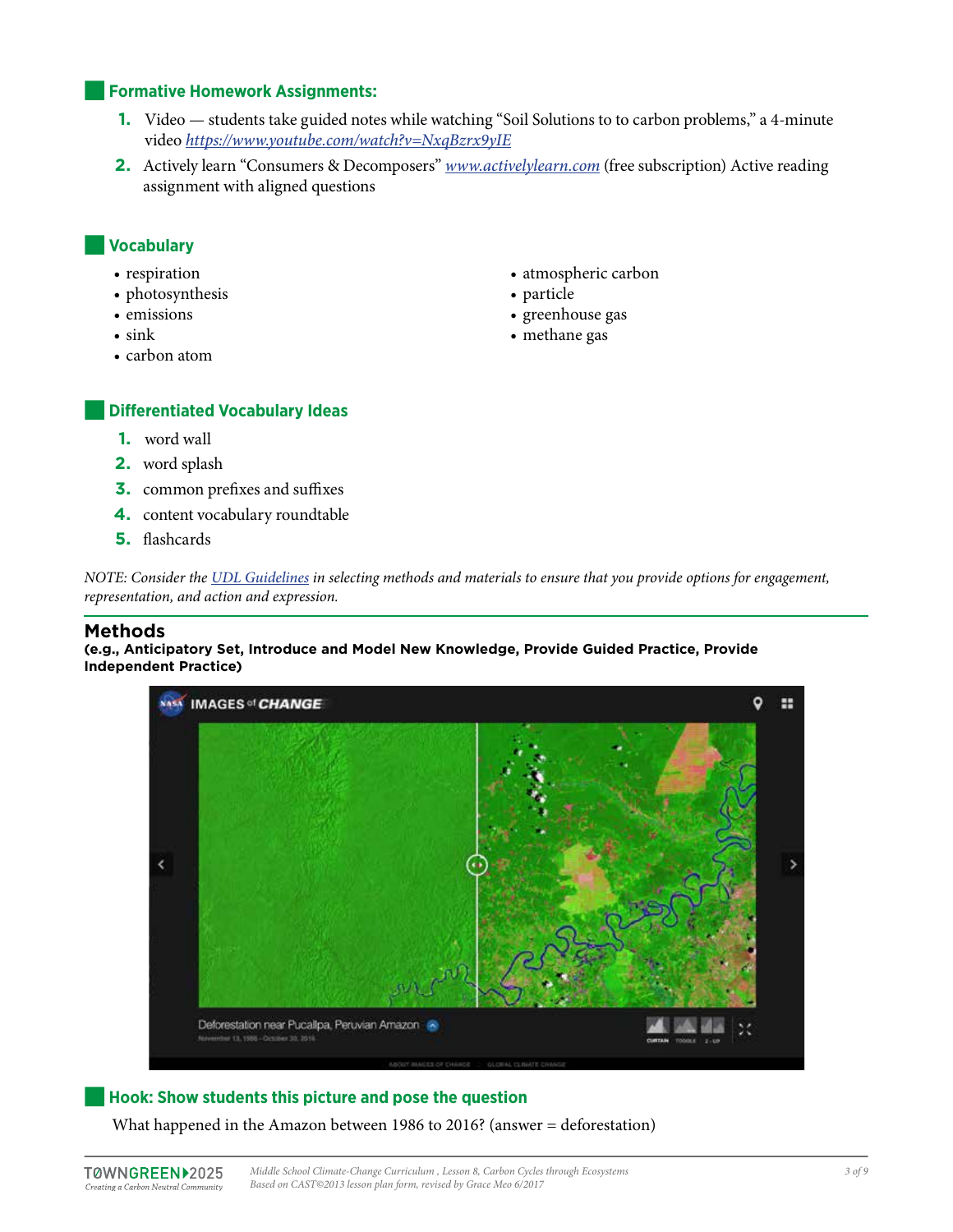**1.** Show students the animated carbon cycle in the below link *[http://www.res-bio.com/wp-content/uploads/2013/10/Carbon\\_Cycle-animated\\_forest.gif](http://www.res-bio.com/wp-content/uploads/2013/10/Carbon_Cycle-animated_forest.gif)* 



- **A.** Students have studied photosynthesis and respiration, but these 2 decomposition carbon inputs are new:
	- soil respiration
	- carbon in tree litter fall and biomass
- **B.** Handout this Carbon Cycle Flow Chart (reproducible version included in materials) Teacher leads class discussion, reviewing familiar photosynthesis and respiration while introducing decomposition
- **C.** Students take notes on decomposition in their science notebooks/journals or on handout
	- Students tape handout into spiral bound notebooks or insert handout into binder
- **D.** Vocabulary Strategies
- **1.** Students apply one of the vocabulary strategies, as recommended in the above Vocabulary Section
- **2.** Students write vocabulary notes in their science notebook/ journal where they can easily refer to, during the unit
- **2.** Decomposition Activity "Get to know a soil microorganism"
	- **A.** In small groups, students briefly research 1 of these 6 soil microorganisms
		- Actinomycetes bacteria
		- Mold Fungi Rhizopus
		- Slime molds
		- Spirogyra algae
		- Ciliate protozoa
		- Flagellate protozoa

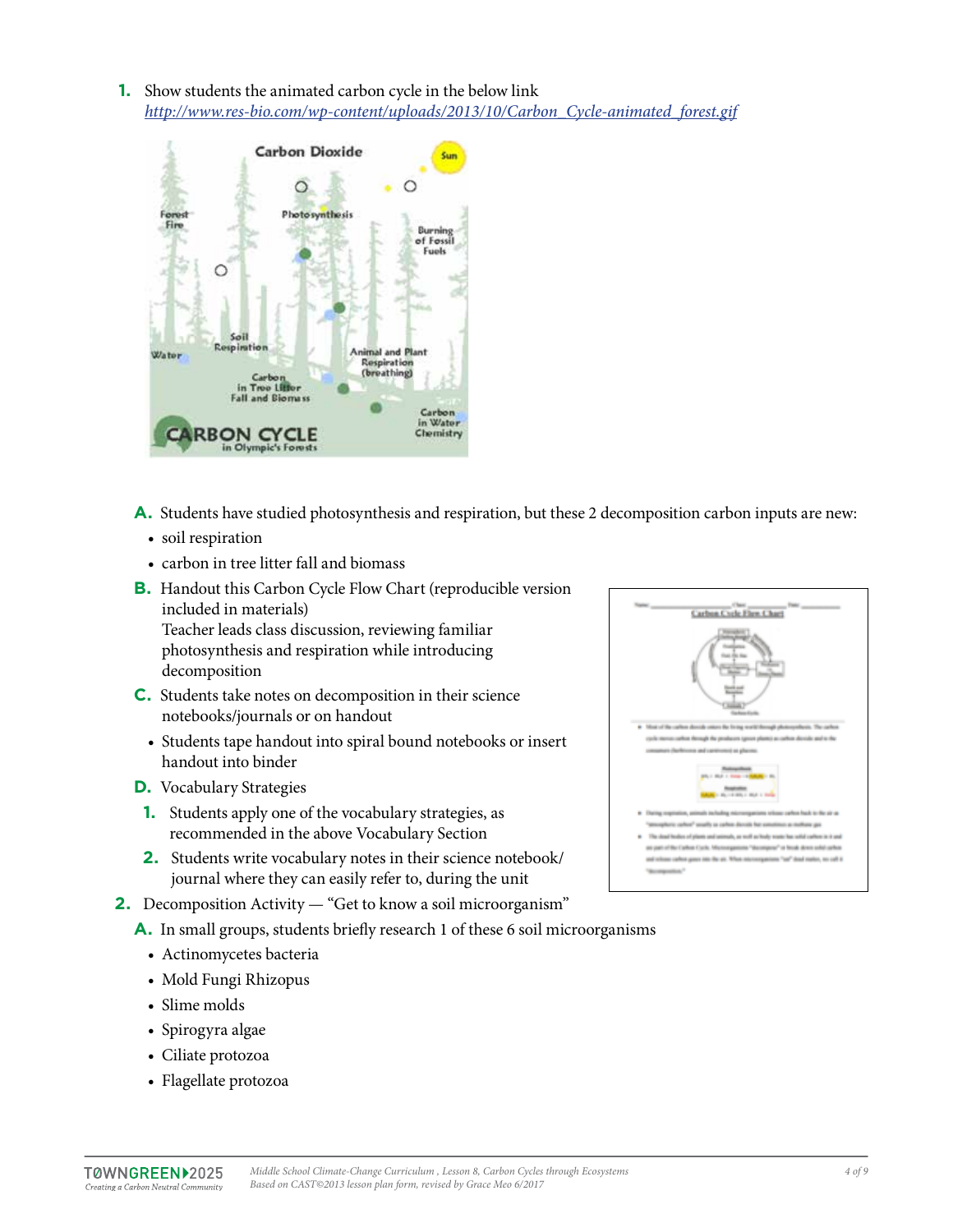- **B.** Provide students with the list of websites to use, to save time during class. These websites have been reviewed for middle-school reading level. However, the teacher will need to assist students with some of the scientific terms in the websites.
- **C.** Still in their small groups, students develop a short slide show on their soil microorganism (15 minutes)
- **D.** Jigsaw student groups so that groups take turns presenting to each other. (15 minutes)
	- Teacher asks students guiding questions to solicit responses:
		- **a.** that the soil microorganisms all emit carbon dioxide into the environment
		- **b.** that more soil exposure is correlated with an increase of microorganisms and carbon dioxide emissions
		- **c.** that he degree of decomposition of solid carbon is correlated with the amount of atmospheric carbon dioxide
- **E.** Differentiate idea is to assign advanced students to research the topic of soil microorganism succession and to present it in the class' jigsaw rotation
- **3.** If the teacher has made or has access to a "compost in a bottle," such as this activity: *[http://www.bottlebiology.org/investigations/decomp\\_main.html](http://www.bottlebiology.org/investigations/decomp_main.html)*
	- After the compost is mature, with a carbon dioxide probe measure carbon dioxide content inside bottle and compare it with the  $\sim$ 350 ppm of CO<sub>2</sub> in the classroom
	- This is evidence of microorganisms decomposing solid carbon into carbon dioxide
	- This process occurs in soils naturally
	- Soil decomposition and decomposition of matter increases carbon dioxide in the atmosphere
	- When glaciers melt, more soil is exposed to decomposition, increasing atmospheric carbon (carbon dioxide)
- **4.** To conclude the class: Decomposers add carbon dioxide to the carbon cycle
	- **A.** Lead class discussion using these resources
	- **B.** Increasing soil surface area increases atmospheric carbon dioxide



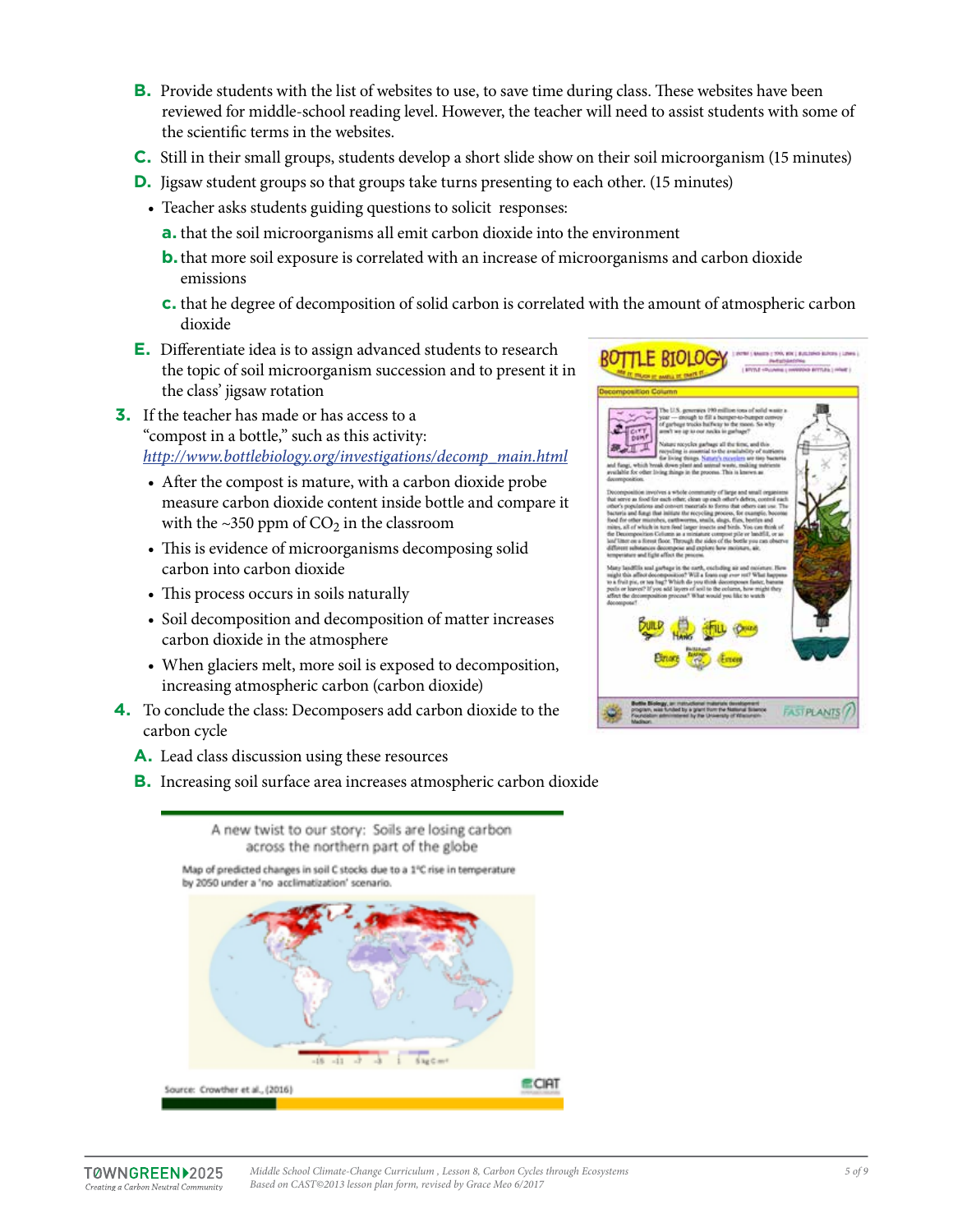**C.** Decomposition contributes to respiration and carbon dioxide in the carbon cycle



**D.** Increasing global temperatures has significantly melted the Arctic Sea between 1984 and 2016: *<https://climate.nasa.gov/images-of-change?id=591#591-older-thicker-arctic-sea-ice-declines>* 



- **E.** Homework options
	- Video students take guided notes while watching "Soil Solutions to carbon problems" a 4-minute video *<https://www.youtube.com/watch?v=NxqBzrx9yIE>*
	- Actively learn "Consumers & Decomposers" *[www.activelylearn.com](http://www.activelylearn.com)* (free subscription) Active reading assignment with aligned questions

## **Materials**

- **1.** Student access to computers
- **2.** Photocopy/distribute handouts provided in this lesson (below)
- **3.** Bottle biology (optional) started a few weeks before this lesson
- **4.** Carbon dioxide probe for the optional Bottle Biology activity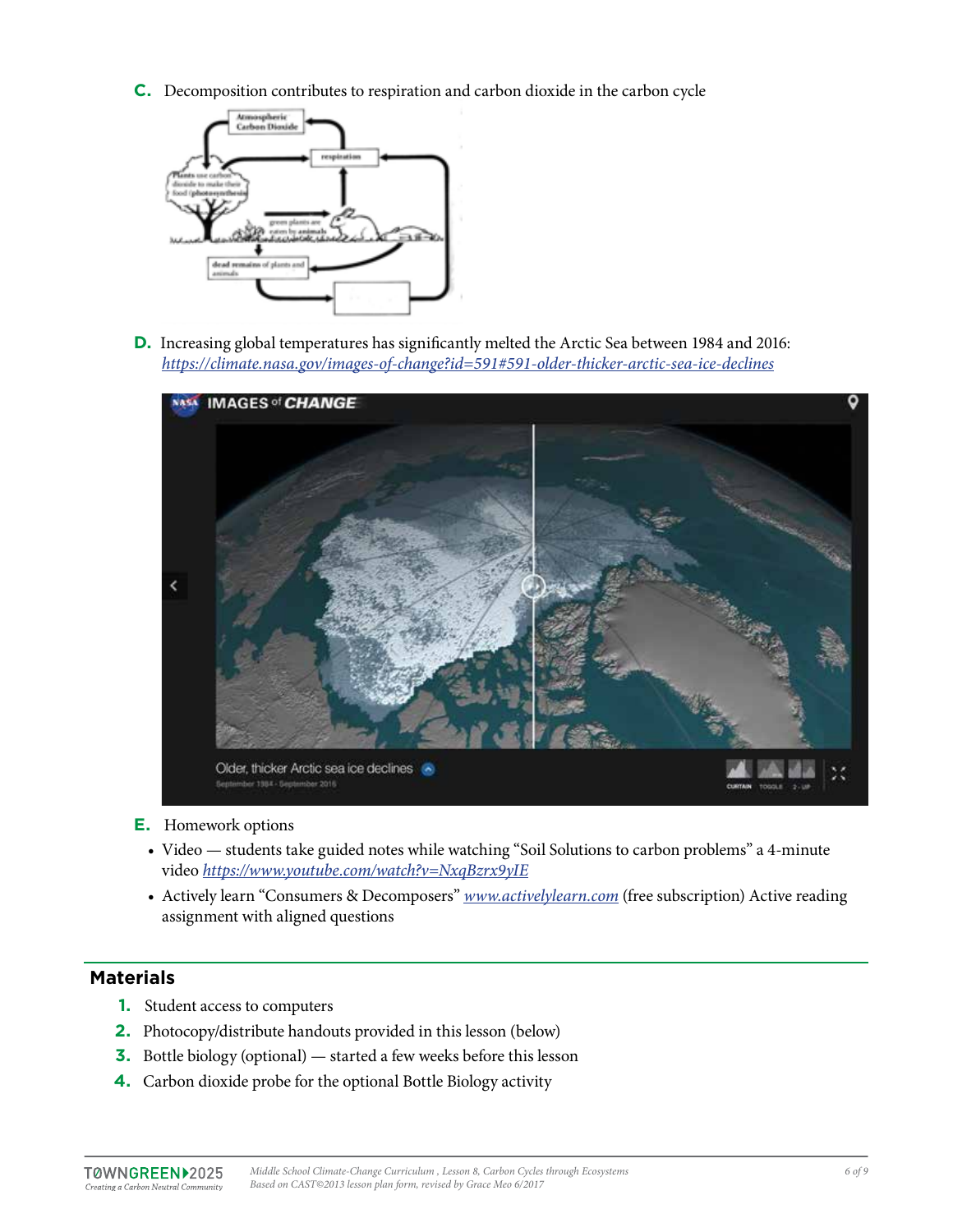## *Lab Report* Carbon Cycles through Ecosystems

## *Carbon Cycle Flow Chart*



• Most of the carbon dioxide enters the living world through photosynthesis. The carbon cycle moves carbon through the producers (green plants) as carbon dioxide and to the consumers (herbivores and carnivores) as glucose.



- During respiration, animals including microorganisms release carbon back to the air as "atmospheric carbon-dioxide, " usually as carbon dioxide but sometimes as methane gas.
- The dead bodies of plants and animals, as well as body waste, contain solid carbon and they are part of the Carbon Cycle. Microorganisms "decompose" or break down solid carbon and release carbon gases into the air. When microorganisms "eat" dead matter, we call it "decomposition."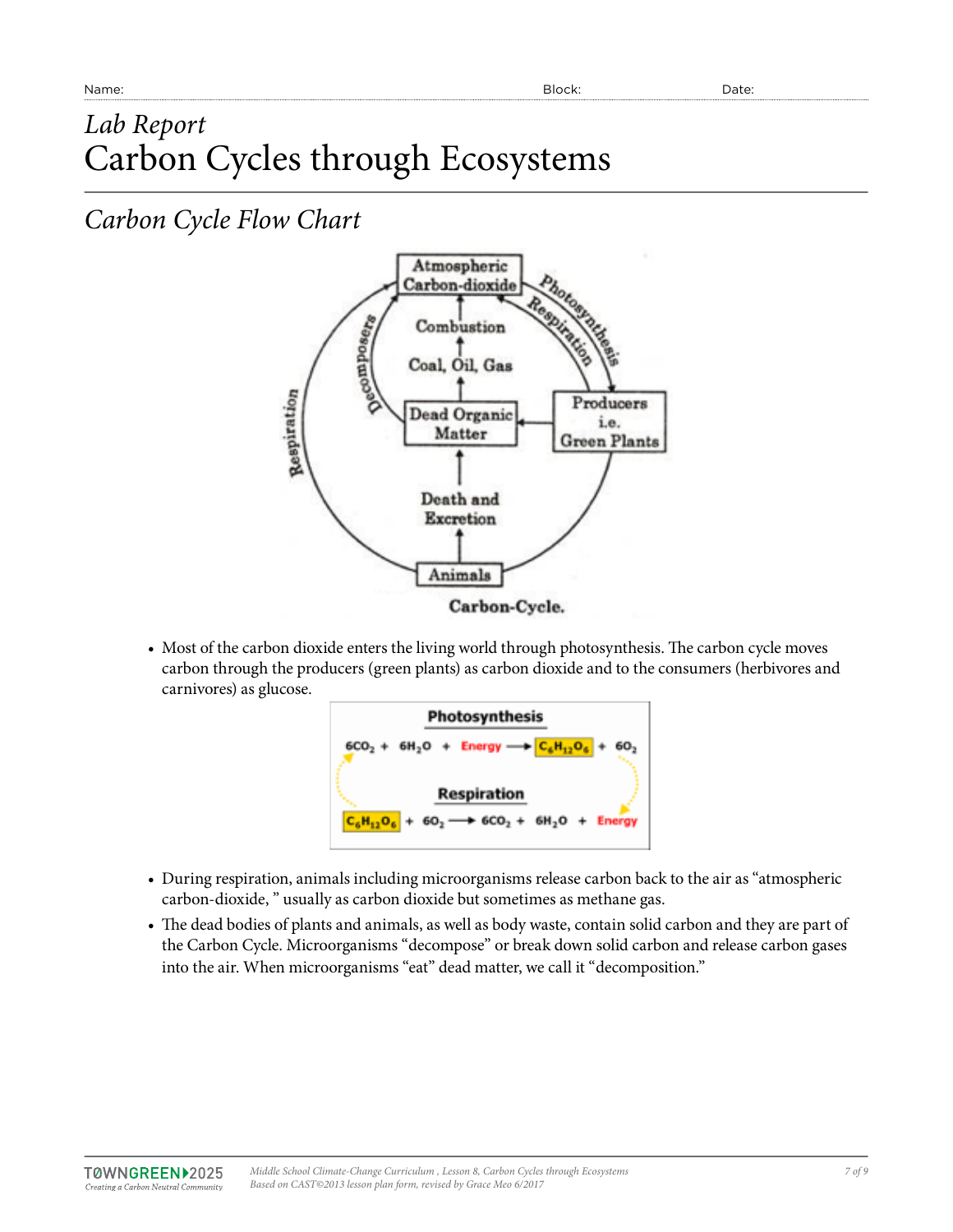## **6 types of Soil Microorganisms**

#### ■**Actinomycetes bacteria**

- **1.** *<https://www.britannica.com/science/actinomycete>*
- **2.** Scroll down to Functions/Role of actinomycetes in this website: *[http://www.agriinfo.in/default.](http://www.agriinfo.in/default.aspx?page=topic&superid=5&topicid=148) [aspx?page=topic&superid=5&topicid=148](http://www.agriinfo.in/default.aspx?page=topic&superid=5&topicid=148)*
- **3.** *<https://extension.illinois.edu/soil/SoilBiology/bacteria.htm>*

#### ■**Mold Fungi Rhizopus**

- **1.** *<https://www.britannica.com/science/Rhizopus>*
- **2.** *<http://www.gopetsamerica.com/bio/fungi/rhizopus.aspx>*
- **3.** *<https://extension.illinois.edu/soil/SoilBiology/fungi.htm>*

#### ■**Slime molds**

- **1.** *<http://www.ucmp.berkeley.edu/protista/slimemolds.html>*
- **2.** *<http://www.microbeworld.org/types-of-microbes/protista/slime-molds>*
- **3.** *<https://www.scientificamerican.com/video/how-slime-molds-make-decisions/>*

#### ■**Spirogyra algae**

- **1.** *<https://www.britannica.com/science/Spirogyra>*
- **2.** *[http://bioweb.uwlax.edu/bio203/2010/fenske\\_megh/habitat.htm](http://bioweb.uwlax.edu/bio203/2010/fenske_megh/habitat.htm)*
- **3.** *<http://www.qsstudy.com/biology/the-characteristics-and-habitat-of-plant-spirogyra.html>*

#### ■**Ciliate protozoa**

- **1.** *<https://www.britannica.com/science/ciliate>*
- **2.** *<https://extension.illinois.edu/soil/SoilBiology/protozoa.htm>*
- **3.** *<http://www.microbeworld.org/types-of-microbes/protista/protozoa>*

#### ■**Flagellate protozoa**

- **1.** *<https://wiki.kidzsearch.com/wiki/Protozoa>*
- **2.** *<https://www.britannica.com/science/flagellate>*
- **3.** *[https://www.nrcs.usda.gov/wps/portal/nrcs/detailfull/soils/health/biology/?cid=nrcs142p2\\_053867](https://www.nrcs.usda.gov/wps/portal/nrcs/detailfull/soils/health/biology/?cid=nrcs142p2_053867)*